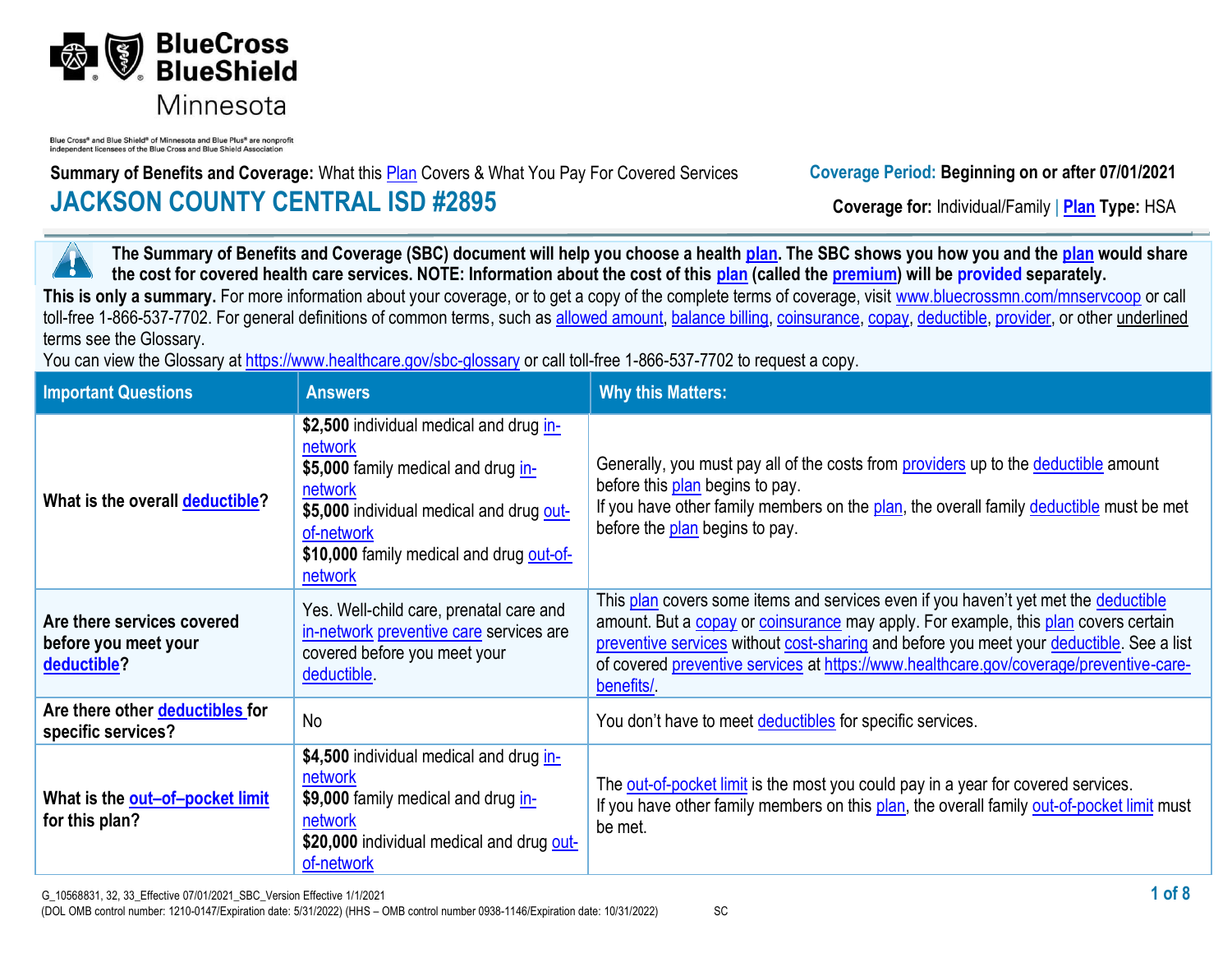|                                                         | \$40,000 family medical and drug out-of-<br>network                                                                                                |                                                                                                                                                                                                                                                                                                                                                                                                                                                                                               |
|---------------------------------------------------------|----------------------------------------------------------------------------------------------------------------------------------------------------|-----------------------------------------------------------------------------------------------------------------------------------------------------------------------------------------------------------------------------------------------------------------------------------------------------------------------------------------------------------------------------------------------------------------------------------------------------------------------------------------------|
| What is not included in the out-<br>of-pocket limit?    | Premiums, balance-billed charges, and<br>health care this plan doesn't cover.                                                                      | Even though you pay these expenses, they don't count toward the out-of-pocket limit.                                                                                                                                                                                                                                                                                                                                                                                                          |
| Will you pay less if you use an<br>in-network provider? | Yes, See<br>https://www.bluecrossmnonline.com/find-<br>a-doctor/#/home or call toll-free 1-866-<br>537-7702 for a list of in-network<br>providers. | This plan uses a provider network. You will pay less if you use a provider in the plan's<br>network. You will pay the most if you use an out-of-network provider, and you might<br>receive a bill from a provider for the difference between the provider's charge and what<br>your plan pays (balance billing). Be aware your in-network provider might use an out-of-<br>network provider for some services (such as laboratory work). Check with your provider<br>before you get services. |
| Do you need a referral to see a<br>specialist?          | No.                                                                                                                                                | You can see the specialist you choose without a referral.                                                                                                                                                                                                                                                                                                                                                                                                                                     |

| All <b>copay</b> and <b>coinsurance</b> costs shown in this chart are after your <b>deductible</b> has been met, if a <b>deductible</b> applies. |                                                     |                                                                                             |                                                                                                                            |                                                                                                                                                                             |  |
|--------------------------------------------------------------------------------------------------------------------------------------------------|-----------------------------------------------------|---------------------------------------------------------------------------------------------|----------------------------------------------------------------------------------------------------------------------------|-----------------------------------------------------------------------------------------------------------------------------------------------------------------------------|--|
|                                                                                                                                                  | <b>Services You May Need</b>                        | <b>What you Will Pay</b>                                                                    | Limitations, Exceptions, &                                                                                                 |                                                                                                                                                                             |  |
| <b>Common Medical Event</b>                                                                                                                      |                                                     | Provider<br><b>In-netwo</b><br>(You will pay the least)                                     | Provider<br>(You will pay the most)                                                                                        | <b>Other Important</b><br><b>Information</b>                                                                                                                                |  |
|                                                                                                                                                  | Primary care visit to treat an<br>injury or illness | 20% coinsurance                                                                             | 50% coinsurance                                                                                                            | None                                                                                                                                                                        |  |
|                                                                                                                                                  | <b>Specialist visit</b>                             | 20% coinsurance                                                                             | 50% coinsurance                                                                                                            | None                                                                                                                                                                        |  |
| If you visit a health care provider's<br>office or clinic                                                                                        | Preventive care/screening/<br>immunization          | No charge                                                                                   | 0% coinsurance; deductible<br>does not apply for adult<br>preventive services<br>No charge for well-child care<br>services | You may have to pay for<br>services that aren't<br>preventive. Ask your<br>provider if the services<br>needed are preventive. Then<br>check what your plan will<br>pay for. |  |
| If you have a test                                                                                                                               | Diagnostic test (x-ray, blood<br>work)              | 20% coinsurance                                                                             | 50% coinsurance                                                                                                            | None                                                                                                                                                                        |  |
|                                                                                                                                                  | Imaging (CT/PET scans,<br>MRI <sub>s</sub> )        | 20% coinsurance                                                                             | 50% coinsurance                                                                                                            |                                                                                                                                                                             |  |
| If you need drugs to treat your<br>illness or condition.<br>A retail pharmacy is any licensed<br>pharmacy that you can physically                | Preferred generic drugs                             | 20% coinsurance/retail<br>20% coinsurance/mail service<br>20% coinsurance/90dayRx<br>retail | 50% coinsurance/retail                                                                                                     | Covers up to a 31-day<br>supply (retail prescription).<br>90-day supply (mail order<br>prescription and 90dayRx                                                             |  |

 $\bigwedge$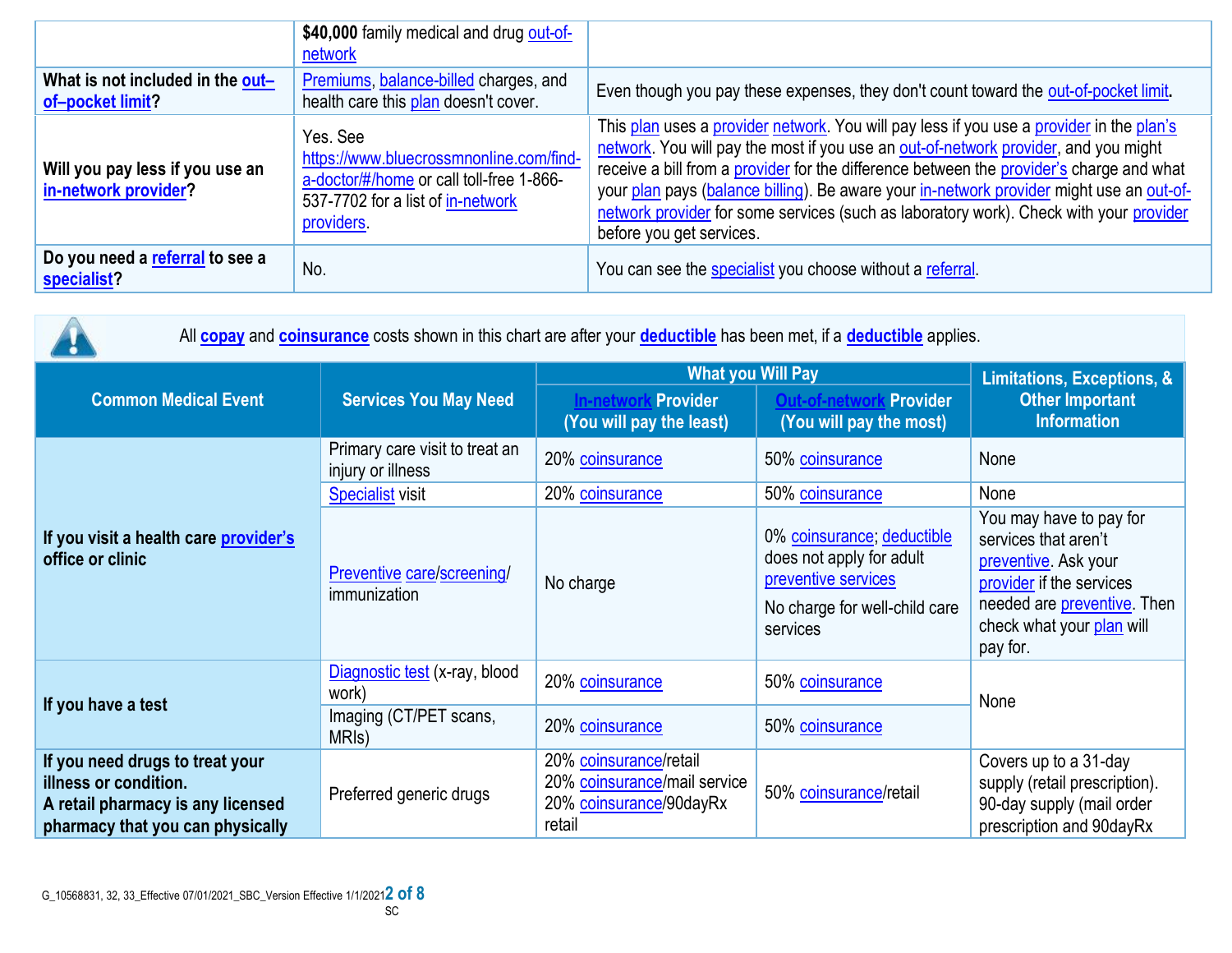| enter to obtain a prescription drug.<br>A mail service pharmacy dispenses<br>prescription drugs through the U.S.<br>Mail. | Preferred brand drugs                                                        | 20% coinsurance/retail<br>20% coinsurance/mail service<br>20% coinsurance/90dayRx<br>retail | 50% coinsurance/retail                                                                   | retail prescription).<br>No coverage for mail order<br>and 90dayRx retail services<br>from out-of-network                                                                                                                                                                                                       |
|---------------------------------------------------------------------------------------------------------------------------|------------------------------------------------------------------------------|---------------------------------------------------------------------------------------------|------------------------------------------------------------------------------------------|-----------------------------------------------------------------------------------------------------------------------------------------------------------------------------------------------------------------------------------------------------------------------------------------------------------------|
| More information about prescription<br>drug coverage is available at<br>www.bluecrossmn.com/mnservcoop                    | Non-preferred drugs                                                          | Non-preferred generic drugs:<br>Not covered<br>Non-preferred brand drugs:<br>Not covered    | Non-preferred generic drugs:<br>Not covered<br>Non-preferred brand drugs:<br>Not covered | providers.<br>No coverage for non-<br>preferred drugs.<br>Some over-the-counter<br>drugs can be obtained with a<br>prescription at the <b>preventive</b><br>level of benefits.<br>Insulin listed on the<br>preferred generic/preferred<br>brand prescription drug list<br>are covered at zero cost-<br>sharing. |
|                                                                                                                           | <b>Specialty drugs</b>                                                       | Refer to applicable<br>prescription drug cost sharing                                       | Not covered                                                                              | Covers up to a 31-day<br>supply (participating<br>specialty drug network<br>supplier prescription).                                                                                                                                                                                                             |
| If you have outpatient surgery                                                                                            | Facility fee (e.g., ambulatory<br>surgery center)                            | 20% coinsurance                                                                             | 50% coinsurance                                                                          | None                                                                                                                                                                                                                                                                                                            |
|                                                                                                                           | Physician/surgeon fees                                                       | 20% coinsurance                                                                             | 50% coinsurance                                                                          | None                                                                                                                                                                                                                                                                                                            |
|                                                                                                                           | <b>Emergency room care</b>                                                   | 20% coinsurance                                                                             | 20% coinsurance                                                                          | None                                                                                                                                                                                                                                                                                                            |
| If you need immediate medical<br>attention                                                                                | <b>Emergency medical</b><br>transportation                                   | 20% coinsurance                                                                             | 20% coinsurance                                                                          | None                                                                                                                                                                                                                                                                                                            |
|                                                                                                                           | <b>Urgent care</b>                                                           | 20% coinsurance                                                                             | 50% coinsurance                                                                          | None                                                                                                                                                                                                                                                                                                            |
| If you have a hospital stay                                                                                               | Facility fee (e.g., hospital<br>room)                                        | 20% coinsurance                                                                             | 50% coinsurance                                                                          | None                                                                                                                                                                                                                                                                                                            |
|                                                                                                                           | Physician/surgeon fee                                                        | 20% coinsurance                                                                             | 50% coinsurance                                                                          | None                                                                                                                                                                                                                                                                                                            |
| If you need mental health,<br>behavioral health, or substance use<br>services                                             | Outpatient services                                                          | 20% coinsurance                                                                             | 50% coinsurance                                                                          | Services for<br>marriage/couples counseling<br>are not covered.                                                                                                                                                                                                                                                 |
|                                                                                                                           | Inpatient services including<br>residential adult mental<br>health treatment | 20% coinsurance                                                                             | 50% coinsurance                                                                          | None                                                                                                                                                                                                                                                                                                            |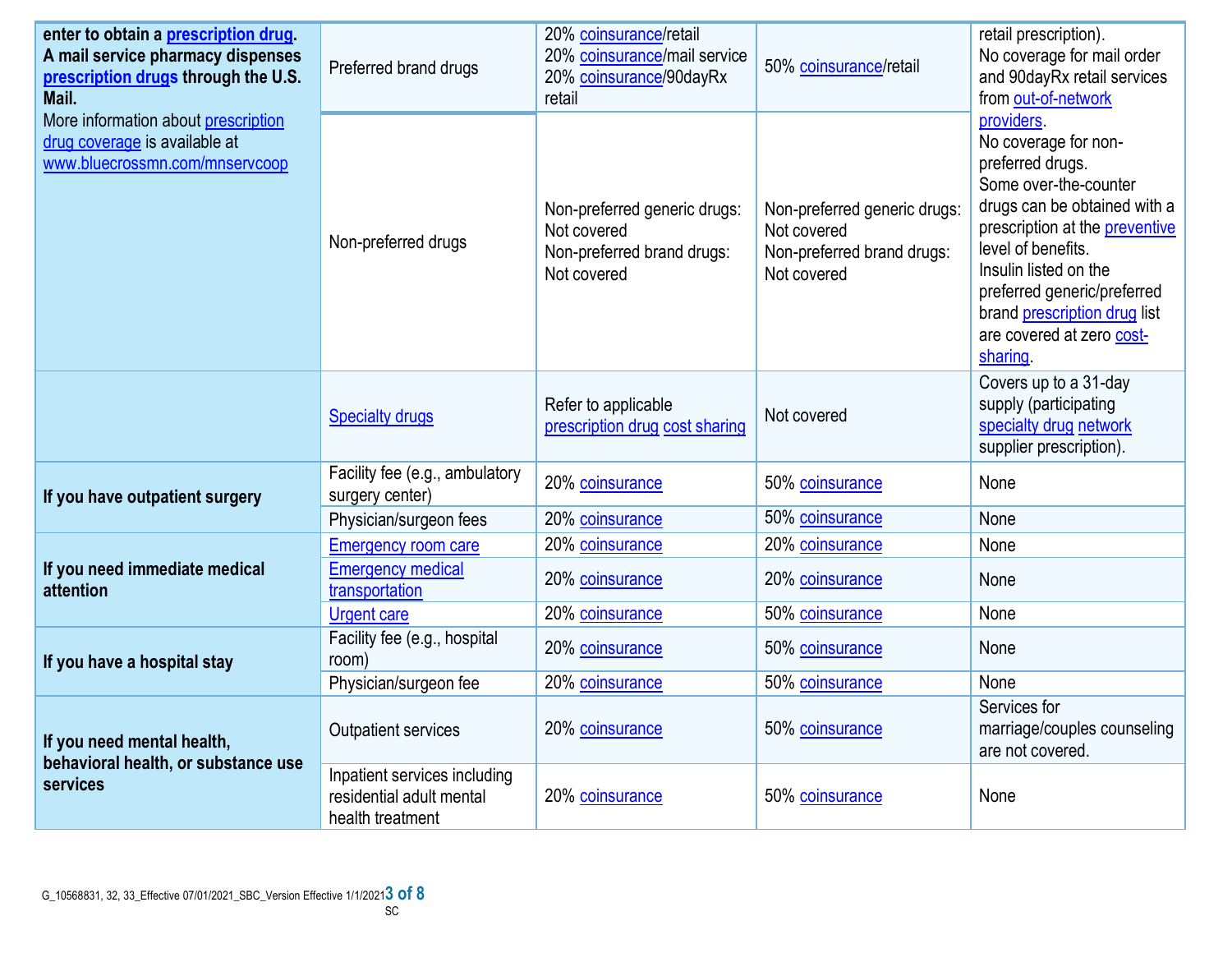| If you are pregnant                                               | Office visits                                | Prenatal care: No charge<br>Postnatal care: 20%<br>coinsurance                                                                  | Prenatal care: No charge<br>Postnatal care: 50%<br>coinsurance                                                                   | Cost sharing does not apply<br>for preventive services<br>Depending on the type of                                                |  |
|-------------------------------------------------------------------|----------------------------------------------|---------------------------------------------------------------------------------------------------------------------------------|----------------------------------------------------------------------------------------------------------------------------------|-----------------------------------------------------------------------------------------------------------------------------------|--|
|                                                                   | Childbirth/delivery<br>professional services | 20% coinsurance                                                                                                                 | 50% coinsurance                                                                                                                  | services, other cost sharing<br>may apply. Maternity care                                                                         |  |
|                                                                   | Childbirth/delivery facility<br>services     | 20% coinsurance                                                                                                                 | 50% coinsurance                                                                                                                  | may include tests and<br>services described<br>elsewhere in the SBC (i.e.<br>ultrasound).                                         |  |
| If you need help recovering or have<br>other special health needs | Home health care                             | 20% coinsurance                                                                                                                 | 50% coinsurance                                                                                                                  | Out-of-network: 120 visits<br>per benefit period.<br>Combined in-network and<br>out-of-network: 120 visits per<br>benefit period. |  |
|                                                                   | <b>Rehabilitation services</b>               | 20% coinsurance for<br>occupational therapy<br>20% coinsurance for physical<br>therapy<br>20% coinsurance for speech<br>therapy | 50% coinsurance; for<br>occupational therapy<br>50% coinsurance for<br>physical therapy<br>50% coinsurance for speech<br>therapy | None                                                                                                                              |  |
|                                                                   | <b>Habilitation services</b>                 | 20% coinsurance for<br>occupational therapy<br>20% coinsurance for physical<br>therapy<br>20% coinsurance for speech<br>therapy | 50% coinsurance; for<br>occupational therapy<br>50% coinsurance for<br>physical therapy<br>50% coinsurance for speech<br>therapy |                                                                                                                                   |  |
|                                                                   | Skilled nursing care                         | 20% coinsurance                                                                                                                 | 50% coinsurance                                                                                                                  | None                                                                                                                              |  |
|                                                                   | Durable medical equipment                    | 20% coinsurance                                                                                                                 | 50% coinsurance                                                                                                                  | None                                                                                                                              |  |
|                                                                   | <b>Hospice service</b>                       | 20% coinsurance                                                                                                                 | Not covered                                                                                                                      | None                                                                                                                              |  |
| If your child needs dental or eye                                 | Children's eye exam                          | No charge                                                                                                                       | No charge                                                                                                                        | None                                                                                                                              |  |
| care                                                              | Children's glasses                           | Not covered                                                                                                                     | Not covered                                                                                                                      | None                                                                                                                              |  |
|                                                                   | Children's dental check-up                   | Not covered                                                                                                                     | Not covered                                                                                                                      | None                                                                                                                              |  |

**Excluded Services & Other Covered Services:**

**Services Your Plan Generally Does NOT Cover (Check your policy or plan document for more information and a list of any other excluded services.)**

Acupuncture (except as specified in plan

Acupuncture (except as specified in plan<br>benefits) • Routine foot care<br>benefits)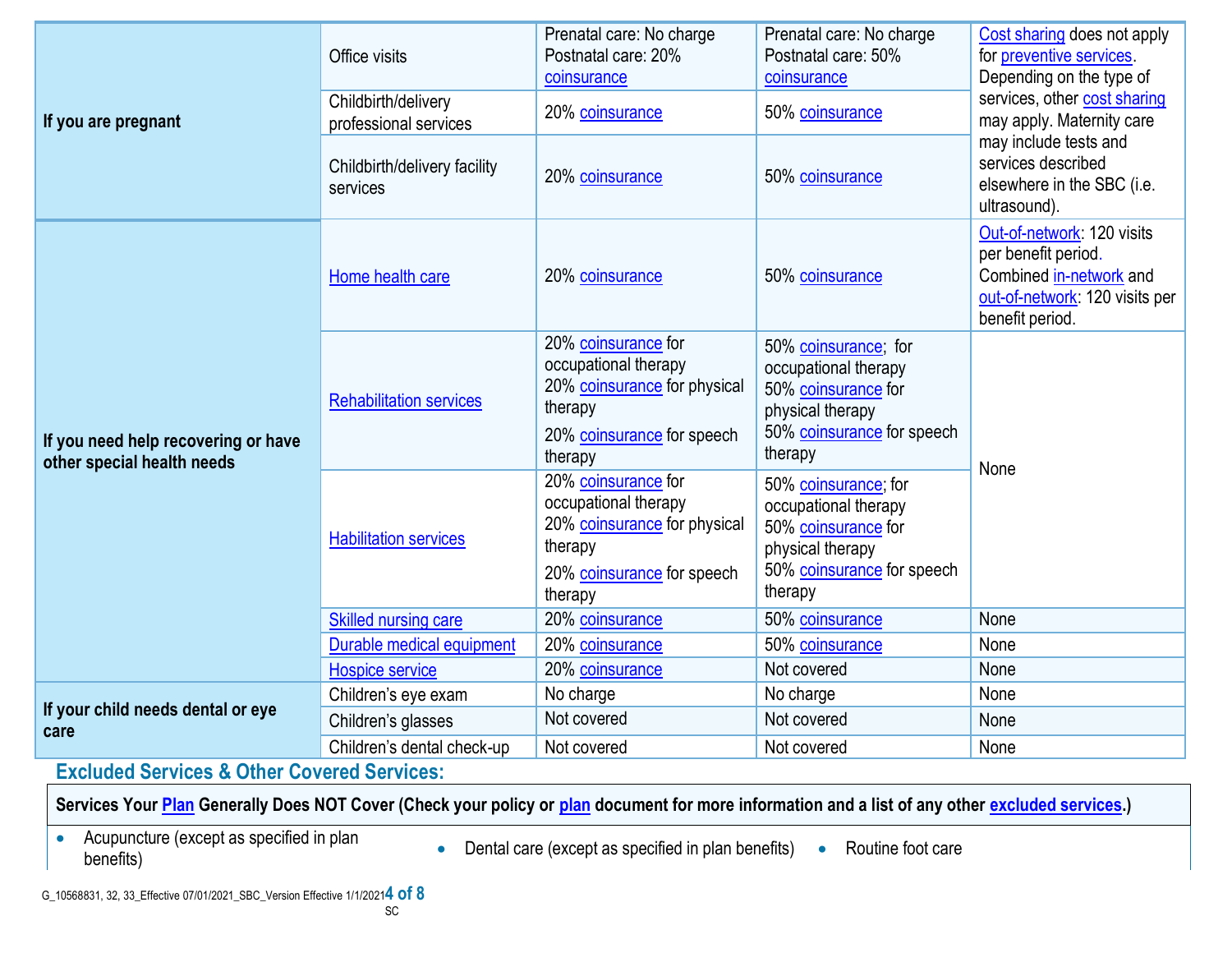| Bariatric surgery                                                                                                            | Infertility treatment                                              | Weight loss programs     |  |  |  |
|------------------------------------------------------------------------------------------------------------------------------|--------------------------------------------------------------------|--------------------------|--|--|--|
| Cosmetic surgery (except as specified in plan<br>benefits)                                                                   | Long-term care                                                     |                          |  |  |  |
| Other Covered Services (Limitations may apply to these services. This isn't a complete list. Please see your plan document.) |                                                                    |                          |  |  |  |
| Chiropractic care                                                                                                            | Non-emergency care when traveling outside the<br>$\bullet$<br>U.S. | Routine eye care (adult) |  |  |  |
| Hearing aids for individuals 18 year of age or<br>112112222                                                                  | Private-duty nursing                                               |                          |  |  |  |

Your Rights to Continue Coverage: There are agencies that can help if you want to continue your coverage after it ends. The contact information for those agencies is: Minnesota Department of Commerce, Attention: Consumer Concerns/Market Assurance Division, 85 7th Place East Suite 280, St. Paul, MN 55101- 2198, or call 1 800-657-3602; for group health coverage subject to ERISA, contact the Department of Labor's Employee Benefits Security Administration at 1-866- 444-EBSA (3272) or https://www.dol.gov/agencies/ebsa/about-ebsa/ask-a-question/ask-ebsa; or, Department of Health and Human Services, Center for Consumer Information and Insurance Oversight at 1-877-267-2323, extension 61565 or [http://www.cms.gov/CCIIO/Resources/Consumer-Assistance-Grants/.](http://www.cms.gov/CCIIO/Resources/Consumer-Assistance-Grants/) Other coverage options may be available to you too, including buying individual insurance coverage through MNsure/the [Marketplace.](https://www.healthcare.gov/sbc-glossary/#marketplace) For more information about MNsure/the [Marketplace,](https://www.healthcare.gov/sbc-glossary/#marketplace) visit www.mnsure.org or call 1 855 366 7873.

Your Grievance and Appeals Rights: There are agencies that can help if you have a complaint against your [plan](https://www.healthcare.gov/sbc-glossary/#plan) for a denial of a [claim.](https://www.healthcare.gov/sbc-glossary/#claim) This complaint is called a grievance or [appeal.](https://www.healthcare.gov/sbc-glossary/#appeal) For more information about your rights, look at the explanation of benefits you will receive for that medical [claim.](https://www.healthcare.gov/sbc-glossary/#claim) Your [plan](https://www.healthcare.gov/sbc-glossary/#plan) documents also provide complete information to submit a [claim,](https://www.healthcare.gov/sbc-glossary/#claim) [appeal,](https://www.healthcare.gov/sbc-glossary/#appeal) or a [grievance](https://www.healthcare.gov/sbc-glossary/#grievance) for any reason to your [plan.](https://www.healthcare.gov/sbc-glossary/#plan) For more information about your rights, this notice, or assistance, contact: Customer Service at www.bluecrossmnonline.com or call 1-888-279-4210 or the Minnesota Department of Commerce by calling (651) 539-1600 or toll-free 1 800-657-3602. For group health coverage subject to ERISA, contact the Department of Labor's Employee Benefits Security Administration at 1-866-444-EBSA (3272) or https://www.dol.gov/agencies/ebsa/about-ebsa/ask-a-question/ask-ebsa. If you are covered under a [plan](https://www.healthcare.gov/sbc-glossary/#plan) offered by the State Health [plan,](https://www.healthcare.gov/sbc-glossary/#plan) a city, county, school district, or Service Coop, you may contact the Department of Health and Human Services Health Insurance team at 1-888-393-2789.

**Does this [plan](https://www.healthcare.gov/sbc-glossary/#plan) provide Minimum Essential Coverage? Yes.**

[Minimum Essential Coverage](https://www.healthcare.gov/sbc-glossary/#minimum-essential-coverage) generally includes [plans,](https://www.healthcare.gov/sbc-glossary/#plan) health insurance available through MNsure/the [Marketplace](https://www.healthcare.gov/sbc-glossary/#marketplace) or other individual market policies, Medicare, Medicaid, CHIP, TRICARE, and certain other coverage. If you are eligible for certain types of [Minimum Essential Coverage,](https://www.healthcare.gov/sbc-glossary/#minimum-essential-coverage) you may not be eligible for the premium tax credit.

**Does this [plan](https://www.healthcare.gov/sbc-glossary/#plan) meet Minimum Value Standards? Yes.**

If your [plan](https://www.healthcare.gov/sbc-glossary/#plan) doesn't meet the [Minimum Value Standards,](https://www.healthcare.gov/sbc-glossary/#minimum-value-standard) you may be eligible for a [premium tax credit](https://www.healthcare.gov/sbc-glossary/#premium-tax-credits) to help you pay for a plan through MNsure/the [Marketplace.](https://www.healthcare.gov/sbc-glossary/#marketplace)

## **Notice of Nondiscrimination Practices**

## *Effective July 18, 2016*

younger

Blue Cross and Blue Shield of Minnesota and Blue Plus (Blue Cross) complies with applicable Federal civil rights laws and does not discriminate on the basis of race, color, national origin, age, disability, or gender. Blue Cross does not exclude people or treat them differently because of race, color, national origin, age, disability, or gender.

Blue Cross provides resources to access information in alternative formats and languages:

 Auxiliary aids and services, such as qualified interpreters and written information available in other formats, are available free of charge to people with disabilities to assist in communicating with us.

G\_10568831, 32, 33\_Effective 07/01/2021\_SBC\_Version Effective 1/1/2021**5 of 8**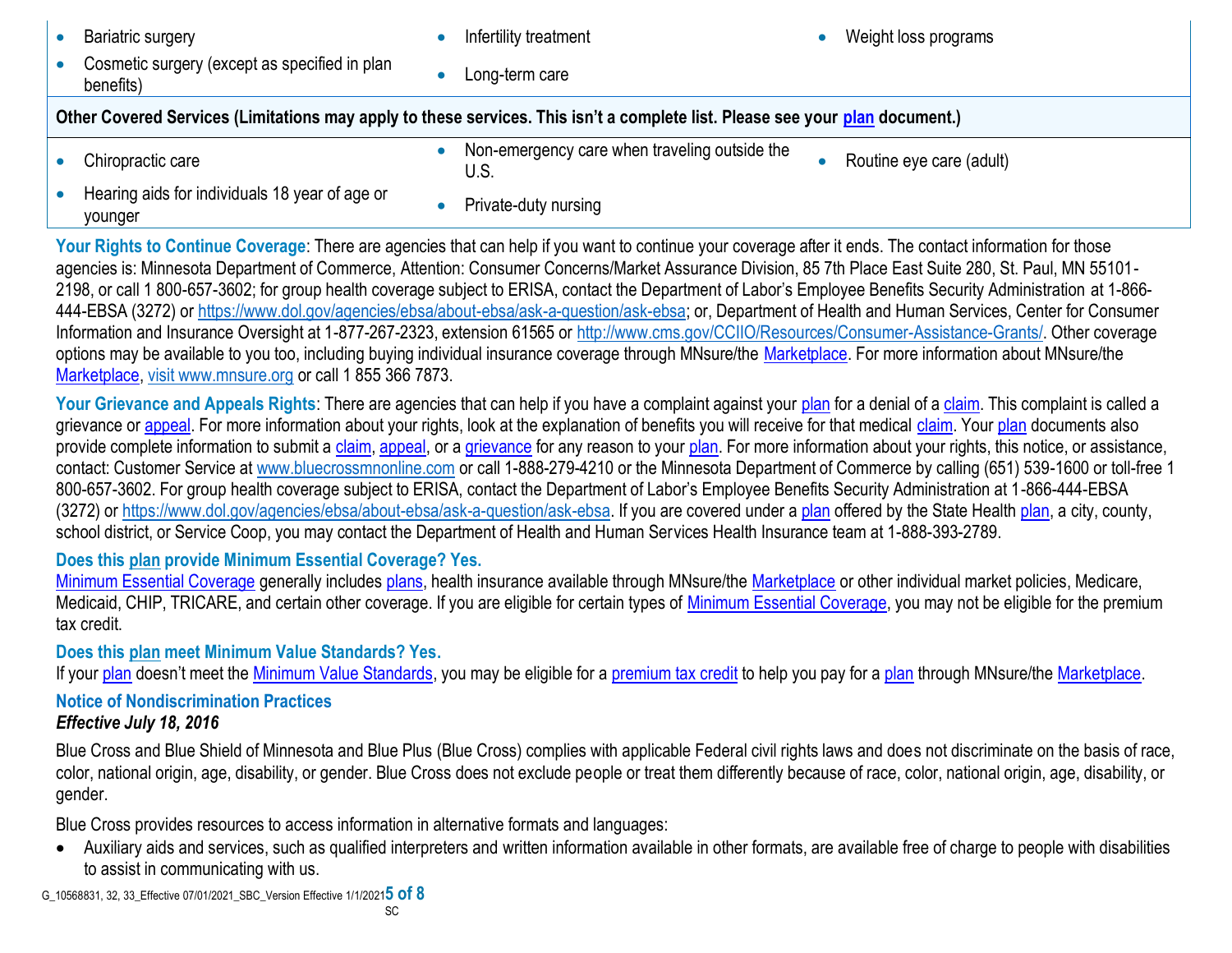Language services, such as qualified interpreters and information written in other languages, are available free of charge to people whose primary language is not English.

If you need these services, contact us at 1-800-382-2000 or by using the telephone number on the back of your member identification card. TTY users call 711.

If you believe that Blue Cross has failed to provide these services or discriminated in another way on the basis of race, color, national origin, age, disability, or gender, you can file a [grievance](https://www.healthcare.gov/sbc-glossary/#grievance) with the Nondiscrimination Civil Rights Coordinator

- by email at: [Civil.Rights.Coord@bluecrossmn.com](mailto:Civil.Rights.Coord@bluecrossmn.com?subject=Grievance)
- by mail at: Nondiscrimination Civil Rights Coordinator

Blue Cross and Blue Shield of Minnesota and Blue Plus - M495 PO Box 64560

Eagan, MN 55164-0560

 $\bullet$  or by telephone at: 1-800-509-5312

[Grievance](https://www.healthcare.gov/sbc-glossary/#grievance) forms are available by contacting us at the contacts listed above, by calling 1-800-382-2000 or by using the telephone number on the back of your member identification card. TTY users call 711. If you need help filing a [grievance,](https://www.healthcare.gov/sbc-glossary/#grievance) assistance is available by contacting us at the numbers listed above.

You can also file a civil rights complaint with the U.S. Department of Health and Human Services, Office for Civil Rights

- electronically through the Office for Civil Rights Complaint Portal, available at:<https://ocrportal.hhs.gov/ocr/portal/lobby.jsf>
- by telephone at: 1-800-368-1019 or 1-800-537-7697 (TDD)
- or by mail at: U.S. Department of Health and Human Services

200 Independence Avenue SW Room 509F, HHH Building Washington, DC 20201

Complaint forms are available at [http://www.hhs.gov/ocr/office/file/index.html.](http://www.hhs.gov/ocr/office/file/index.html)

## **Language Access Services:**

This information is available in other languages. Free language assistance services are available by calling the toll free number below. For TTY, call 711.

Si habla español, tiene a su disposición servicios gratuitos de asistencia con el idioma. Llame al 1-855-903-2583. Para TTY, llame al 711.

Yog tias koj hais lus Hmoob, muaj kev pab txhais lus pub dawb rau koj. Hu rau 1-800-793-6931. Rau TTY, hu rau 711. Haddii aad ku hadasho Soomaali, adigu waxaad heli kartaa caawimo luqad lacag la'aan ah. Wac 1-866-251-6736. Markay tahay dad maqalku ku adag yahay (TTY), wac 711.

နမ္န၊်ကတိၤကညီကျိဉ်ဒီး, တၢ်ကဟ္နဉ်နၤကျိဉ်တ၊်မၤစၢၤကလိတဖဉ်နူဉ်လိၤ. ကိး 1-866-251-6744 လ၊ TTYအဂိၢ်, ကိး 711 တက္န၊်.

إذا كنت تتحدث العربية، تتوفر لك خدمات المساعدة اللغوية المجانية. اتصل بالرقم 9123-666-666-1. للهاتف النصبي اتصل بالرقم 711.

Nếu quý vị nói Tiếng Việt, có sẵn các dịch vụ hỗ trợ ngôn ngữ miễn phí cho quý vị. Gọi số 1-855-315-4015. Người dùng TTY xin gọi 711. Afaan Oromoo dubbattu yoo ta'e, tajaajila gargaarsa afaan hiikuu kaffaltii malee. Argachuuf 1-855-315-4016 bilbilaa. TTY dhaaf, 711 bilbilaa. 如果您說中文,我們可以為您提供免費的語言協助服務。請撥打 1-855-315-4017。聽語障專 (TTY),請撥打 711。 Если Вы говорите по-русски, Вы можете воспользоваться бесплатными услугами переводчика. Звоните 1-855-315-4028. Для использования телефонного аппарата с текстовым выходом звоните 711.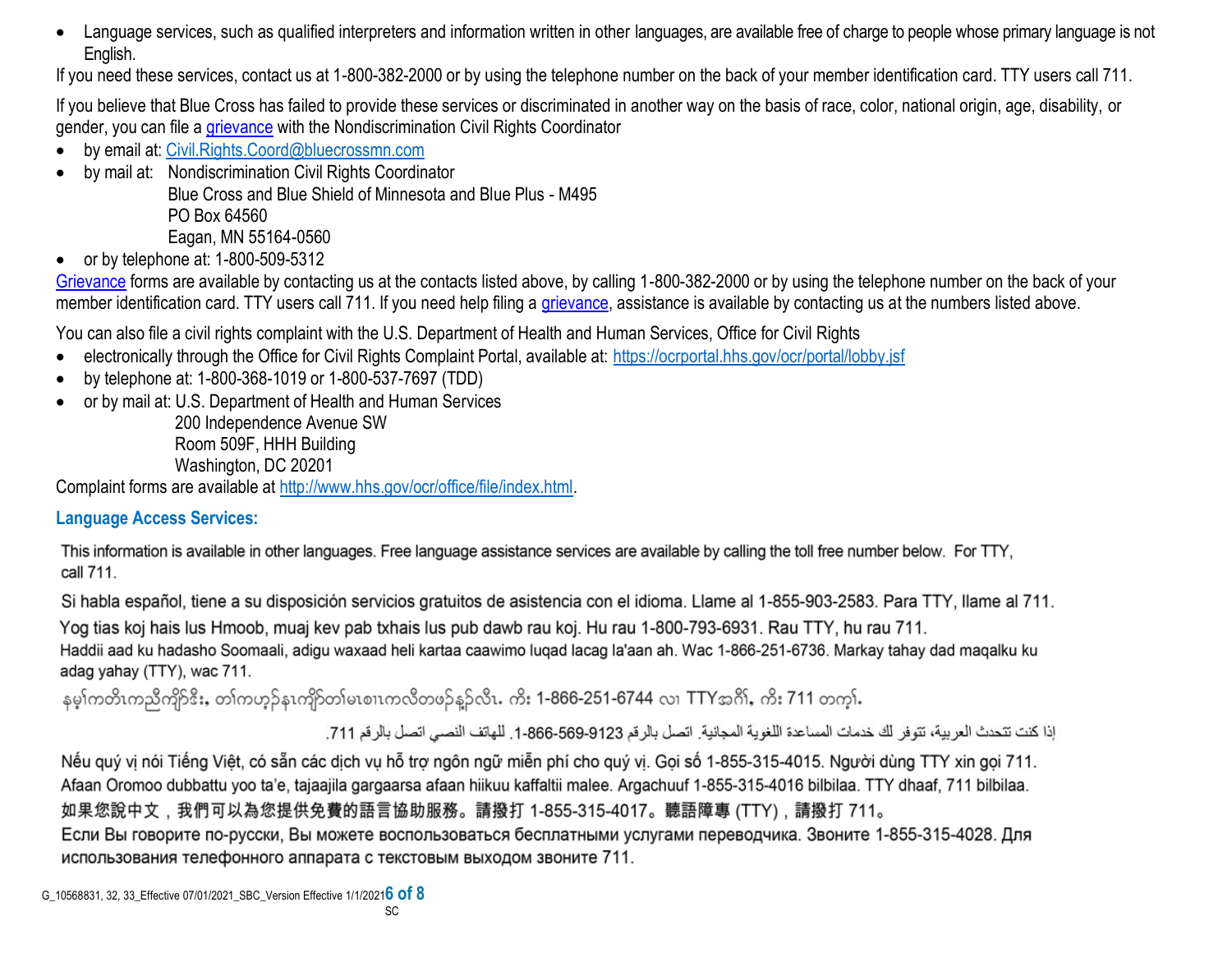Si vous parlez français, des services d'assistance linguistique sont disponibles gratuitement. Appelez le +1-855-315-4029. Pour les personnes malentendantes, appelez le 711.

አማርኛ የሚናንሩ ከሆነ፣ ነጻ የቋንቋ አንልግሎት እርዳ አለሎት። በ 1-855-315-4030 ይደውሉ ለ TTY በ 711።

한국어를 사용하시는 경우, 무료 언어 지원 서비스가 제공됩니다. 1-855-904-2583 으로 전화하십시오. TTY 사용자는 711 로 전화하십시오.

ຖ້າເຈົ້າເວົ້າພາສາລາວໄດ້, ມີການບໍລິການຊ່ວຍເຫຼືອພາສາໃຫ້ເຈົ້າຟຣີ. ໃຫ້ໂທຫາ 1-866-356-2423 ສໍາລັບ. TTY, ໃຫ້ໂທຫາ 711.

Kung nagsasalita kayo ng Tagalog, mayroon kayong magagamit na libreng tulong na mga serbisyo sa wika. Tumawag sa 1-866-537-7720. Para sa TTY, tumawag sa 711.

Wenn Sie Deutsch sprechen, steht Ihnen fremdsprachliche Unterstützung zur Verfügung. Wählen Sie 1-866-289-7402. Für TTY wählen Sie 711.

ប្រសិនបើអ្នកនិយាយភាសាខ្មែរមន អ្នកអាចរកបានសេវាជំនួយភាសាឥតគិតថ្លៃ។ ទូរស័ព្ទមកលេខ 1-855-906-2583។ សម្រាប់ TTY សូមទូរស័ព្ទមកលេខ 711។

Diné k'ehjí yáníłt'i'go saad bee yát'i' éí t'áájíík'e bee níká'a'doowołgo éí ná'ahoot'i'. Koji éí béésh bee hodíílnih 1-855-902-2583. TTY biniiyégo éí 711 ji' béésh bee hodíílnih.

–––––––––––––––––*To see examples of how this plan might cover costs for a sample medical situation, see the next page.–––––––––––*–––––––––––

PRA Disclosure Statement: According to the Paperwork Reduction Act of 1995, no persons are required to respond to a collection of information unless it displays a valid OMB control number. The valid OMB control number for information collection is 0938-1146. The time required to complete this information collection is estimated to average 0.08 hours per response, including the time to review instructions, search existing data resources, gat needed, and complete and review the information collection. If you have comments concerning the accuracy of the time estimate(s) or suggestions for improving this form, please write to: CMS, 7500 Security Boulevard, Attn: Reports Clearance Officer, Mail Stop C4-26-05, Baltimore, Maryland 21244-1850.